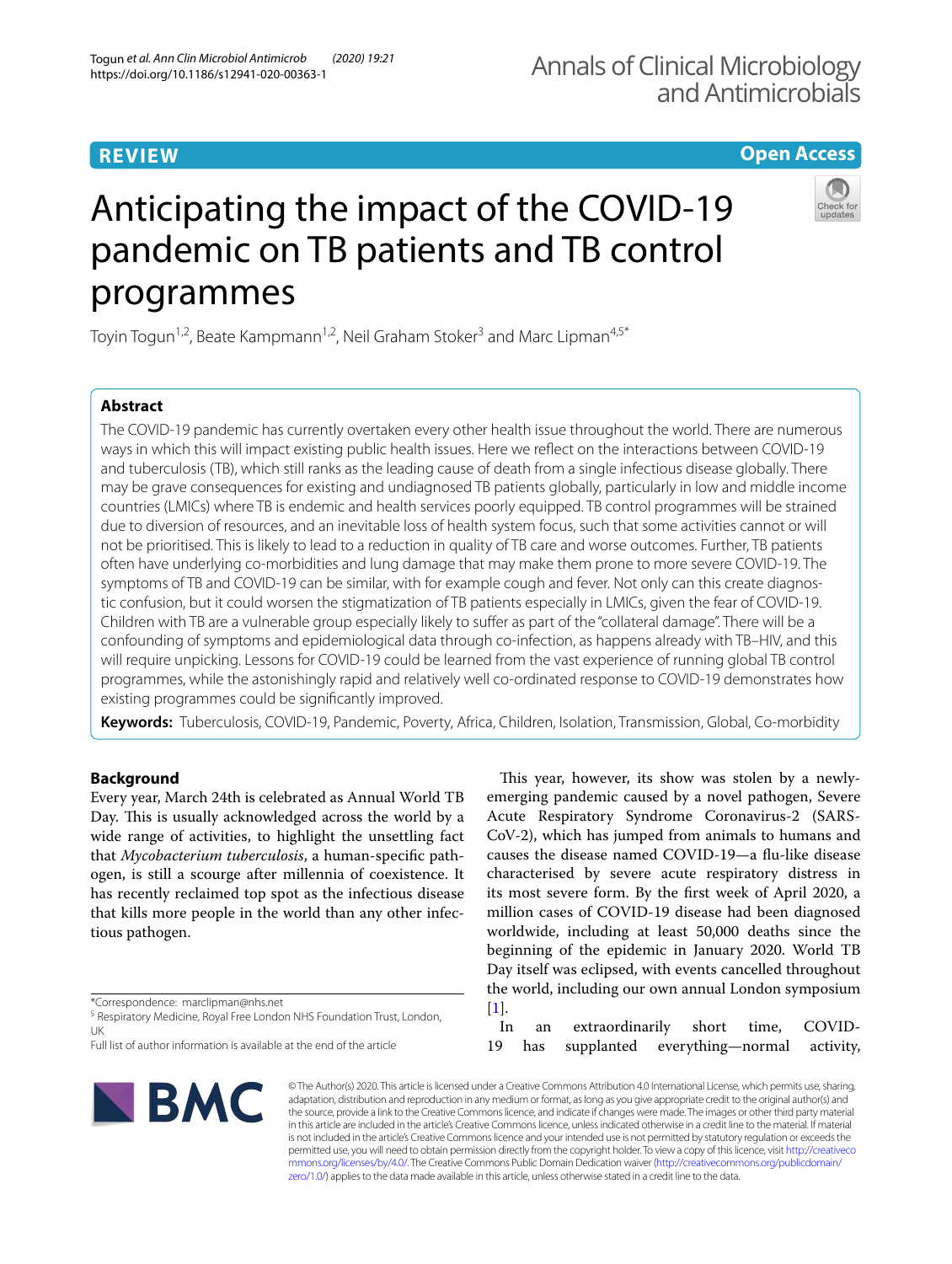non-SARS-CoV-2-related discussion, research, clinical trials, etc. It can seem as if things that were previously hugely signifcant issues are no longer important.

So, what about TB when COVID-19 is so front-andcentre globally? Clearly TB has not disappeared, but does anyone still care? And if so, are we able to do more than watch as an existing global health problem becomes increasingly neglected—leading to predictable outcomes? On the plus side, with such a long history of intense research and infectious disease management, can TB teach the world anything about how we should deal with COVID-19?

Tuberculosis remains a global health emergency and needs our attention more than ever, given that signifcant resources are now being diverted to COVID-19 management. To lose sight of the unfnished business of tuberculosis control will jeopardise important milestones, gains and ambitions, and we believe that now more than ever is the time to care about TB in adults and children<sup>[1](#page-1-0)</sup>. In this manuscript, we cover areas of particular concern for both epidemics facing us today. This reflection was developed from a video conversation held by the participants on 20 March 2020 and posted online following the cancellation of our World TB Day 2020 event [[2\]](#page-5-1) .

## **Scope**

We discussed issues of how COVID-19 would afect control programmes: prioritisation of services, availability of drugs, the efect on hard-to-reach and low-income communities and the role of stigmatisation, how paediatric TB disease might be afected, the possibility of increased disease transmission or disease susceptibility, and the problems caused by likely co-morbidity. We thought it important to look at the situations in both high-income countries (HICs) and low and middle-income countries (LMICs), and we used the UK and Africa as exemplars with which we are most familiar. We also reviewed how control programmes for each disease could learn from each other.

We are of course not the only people reviewing and comparing these two pandemics, and we acknowledge the contributions by Wingfeld et al. [\[3\]](#page-5-2) who discussed the negative efect of COVID-19 on TB patients and control programmes, and The Union supported by TB Alert [[4,](#page-5-3) [5\]](#page-5-4) who actively compared and contrast the two diseases, and focused on ways in which TB expertise can be useful for COVID-19 control.

## **The situation in the UK and Africa The UK**

As an example of an HIC, the UK has a signifcant TB problem with approximately 4500 new cases a year, particularly in London  $[6]$  $[6]$ . There is a specific integrated TB control programme with allocated staff managing all aspects of diagnosis, treatment, contact tracing, outbreak investigation, latent disease, dialogue with communities, and linking to other relevant charities and organizations. In recent years, the numbers of cases have fallen, and multiple and extensively drug-resistant cases have been successfully treated. This TB control programme lies within a single National Health Service, administered through separate trusts, with healthcare free at the point of care for all citizens.

At the time of our video discussion, the UK was in the middle of the frst wave of COVID-19, with the population under lockdown, number of cases and deaths still rising—putting a tremendous strain on the NHS as it struggled to cope with this, and much of normal clinical practice put on hold. London was the UK's epicentre. Governmental loans to businesses and freelance workers, and paid sick leave in a high proportion of cases, was put in place to minimise short-term economic damage. Working from home was encouraged for many through a good internet structure.

## **Africa**

Africa has a much greater TB burden. In 2018, Africa had an estimated 24% of the 10 million global incident cases of TB and the region also has the smallest rate of decline of TB globally [[7\]](#page-5-6). Although every country within Africa will have a diferent health system, they are limited and quality of TB care is sub-optimal. A 13-country patientpathways analysis that included six African countries with the highest TB burden on the continent found that less than 50% of estimated TB patients had documented treatment success [\[8](#page-5-7)]. Also, a cascade of TB patient care analysis in South Africa reported that only 53% of TB patients in South Africa were diagnosed and successfully treated [\[9](#page-5-8)].

By 1st April, the COVID-19 pandemic had started in Africa, with 3766 cases and 95 deaths [[10\]](#page-5-9). A large rise in cases of COVID-19 was expected as countries ramped up their testing and diagnostic capacity for COVID-19 [[11](#page-5-10)] in the context of already stretched and poorly-resourced health care systems.

## **How will COVID‑19 impact on TB control in the UK?**

It's already apparent that there will be a need to prioritise the care that TB services can deliver. TB control will focus on TB disease rather than prevention (such as the management of latent, non-transmissible TB infection).

<span id="page-1-0"></span> $1$  This has been subsequently modelled by the Stop TB Partnership to suggest that the impact of 2 months of lockdown and 2 months recovery will add an excess 1.8 million cases of TB disease over the next 5 years [http://www.](http://www.stoptb.org/assets/documents/news/Modeling%20Report_1%20May%202020_FINAL.pdf) [stoptb.org/assets/documents/news/Modeling%20Report\\_1%20May%20202](http://www.stoptb.org/assets/documents/news/Modeling%20Report_1%20May%202020_FINAL.pdf) [0\\_FINAL.pdf.](http://www.stoptb.org/assets/documents/news/Modeling%20Report_1%20May%202020_FINAL.pdf)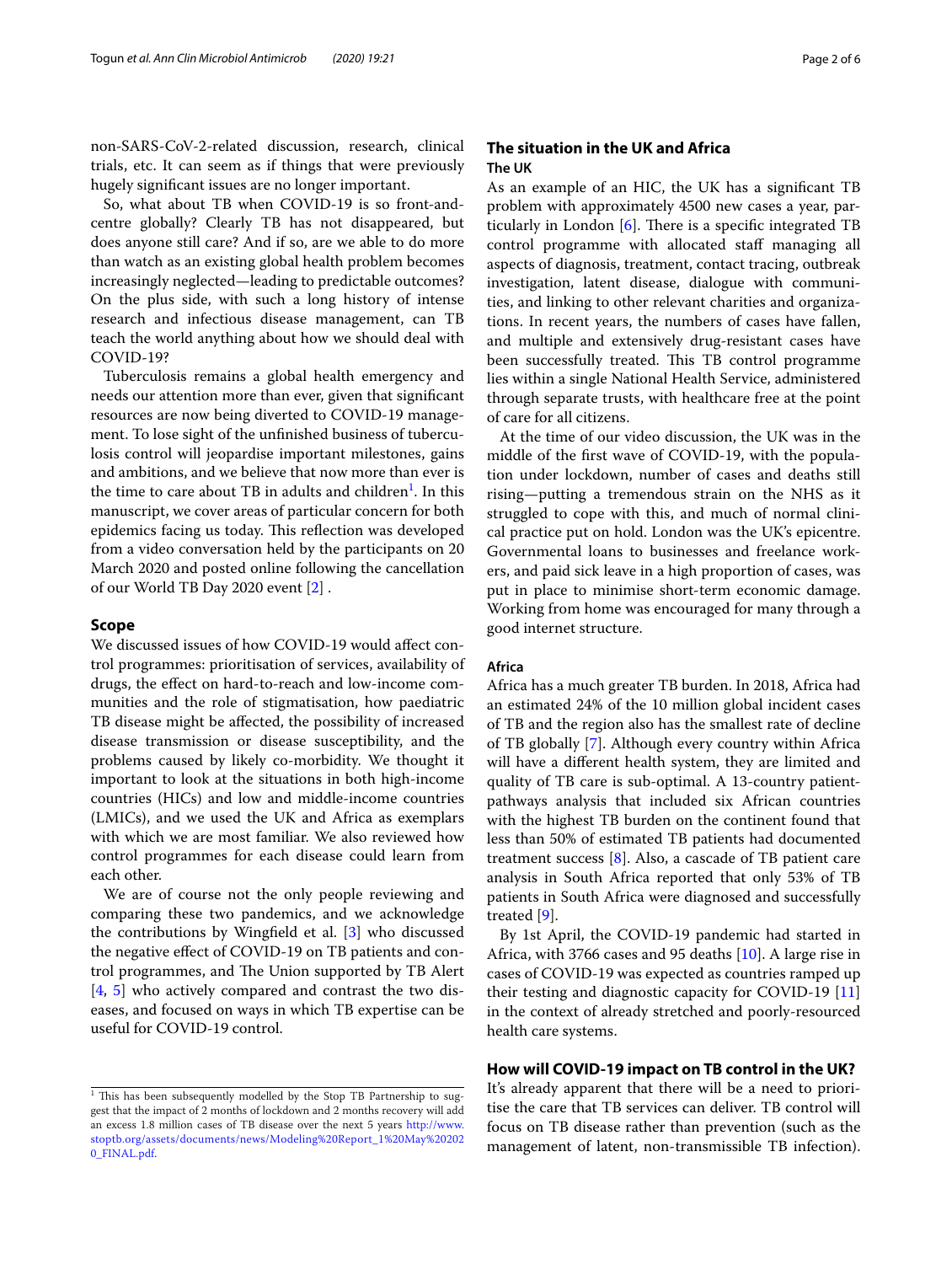This arises in part because of a TB workforce being redirected to manage COVID-19, others being of sick or self-isolating (up to 30% of healthcare staff); and the concern that too much social contact within a clinic is likely to result in more viral transmission. The need to reduce contact with patients who see their TB service as a source of both social and medical support may result in reduced adherence and worse outcomes. This will affect those who are least able to self-care—in other words the very people who most need TB services.

A potential unintended consequence of the UK and many other Government's promotion and enforcement of isolation is that socially-disadvantaged and homeless populations may be more likely to come together in hostels or other settings and hence increase their risk of acquiring and passing on infection. They are also perhaps less able to protect themselves from contact transmission by regular hand washing and use of sanitizers. In households who are self-isolating, a coughing adult may have a viral infection, though could have TB that is then inadvertently passed on to other family members.

Pre-COVID-19 and Brexit, there were regular anti-TB therapy stock-outs. This is likely to get worse as supply chains become harder to sustain during a time of prolonged infection, illness and economic shut down. As a result, not only will TB services have to modify treatment regimens in line with what drugs are available, but there will also be errors in prescribing—leading to more adverse effects and treatment failures. These are issues that every high income country afected by COVID-19 faces.

## **How is COVID‑19 going to impact on TB control in Africa?**

One of the cardinal objectives of the WHO's End TB Strategy [[12\]](#page-5-11), which proposes the target of ending the TB epidemic in the next 15 years, is the provision of highquality and patient-centred care for TB patients based on the their human rights  $[13]$  $[13]$ . This very ambitious target requires sustained political and fnancial commitment from African countries toward the provision of basic essential universal health care, and specifcally for TB diagnostic, prevention and treatment services. However, the studies cited earlier suggest that, even prior to the onset of the COVID-19 pandemic, the quality of TB care in Africa is sub-optimal. COVID-19 will potentially worsen patient care and TB control efforts in Africa, given the likely negative impact of the pandemic at the macroeconomic, health system and individual levels in Africa.

COVID-19 is expected to result in a global economic recession in 2020 with the economic downturn particularly worse for the emerging markets and low-income countries, as recently communicated by the International Monetary Fund [\[14](#page-5-13)]. Without gainsaying, the impact of the global economic recession will be worse on the LMICs of Africa—many of which were either in borderline or full economic recession prior to the coronavirus pandemic.

While HICs are now releasing economic stimulus packages, this will be practically impossible in African LMICs, who often depend on donor funds and natural resources from extractive industries. As these countries are now setting up and/or ramping-up their COVID-19 responses in the midst of a global economic downturn, we have already seen the diversion of political will, scarce fnancial and the limited human resources in the hitherto weak health system to the COVID-19 responses. As an example, Nigeria that has the largest burden of TB in Africa and is one of the 30 high TB burden countries globally recently announced that 300 GeneXpert machines in the country will be diverted to eforts to scale-up COVID-19 diagnosis  $[15]$  $[15]$ . This will definitely have a huge negative impact on basic and essential TB control efforts, including routine diagnosis of TB cases, treatment monitoring by direct observation, provision of TB preventive therapy, and contact tracing among others.

Tuberculosis in Africa is a disease of poverty as in all LMICs, most often afflicting the poorest people in the society who also have the least access to basic health care. We also know that socio-economic circumstances are a crucial determinant of health outcomes, in particular for people with tuberculosis. Many of the socioeconomic and behavioural factors that could enhance transmission of coronavirus in Africa are also the recognised factors that enhance transmission of *M. tuberculosis*. While patients with chronic cough might hesitate to seek care due to the 'new' stigma and fear associated with COVID-19, they are very likely going to meet an unprepared and overwhelmed health system when, or if, they do. On the other hand, the interventions proposed to "fatten the curve" in COVID-19 responses e.g. physical distancing, regular handwashing, whole community lockdowns, etc. are going to be disproportionately more challenging for the poorest who most often live in overcrowded conditions, with no or limited access to drinking water, and earn meagre incomes from daily wages. Furthermore, very little is known about the pathobiological mechanisms of the COVID-19 caused by the novel SARS-CoV-2 especially in populations in Africa with a relatively higher prevalence of HIV infection, TB, anaemia and malnutrition, as well as in patients with signifcant post-TB lung damage.

Taken together, it is clear that the impact of COVID-19 in Africa is going to be disproportionately worse on the very poor and the least-advantaged people, who already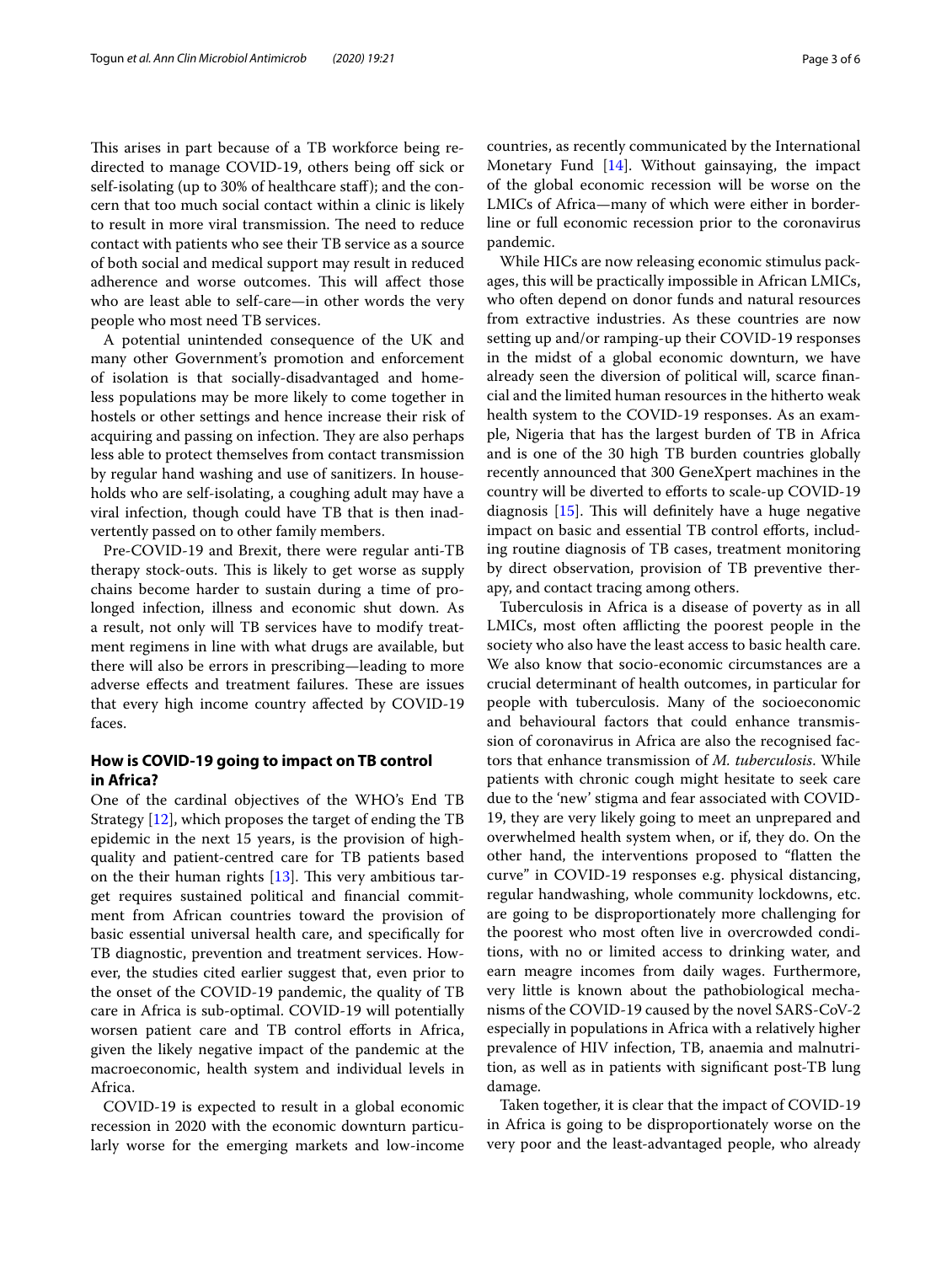communicable diseases, and also have the least access to basic healthcare. These will include many undiagnosed and current TB patients who are, as a result, very likely to have worse outcomes from their TB.

## **The likely impact of COVID‑19 on children with TB**

Amongst the 1.5 million annual deaths from TB, an estimated 205,000 occur in children with the majority occurring in resource-poor settings [[7\]](#page-5-6). Child survival from TB depends on timely diagnosis, prompt initiation of treatment, community and health systems support for continuous availability of child friendly medication as well as prevention of transmission from sputum-smear positive index cases-usually adults-to vulnerable young children in households.

These important elements of the cascade of care are at stake at a time when resources will be focused on providing care for individuals affected by COVID-19. The diagnosis of childhood TB is not only made at dedicated clinics of National TB control programs but equally in generic child health clinics and hospital wards. Many of these facilities will be closed or overwhelmed with other tasks, and as a result diagnostic opportunity in children will be missed. The majority of children in LMIC are not seen by dedicated paediatric specialists, and many general physicians and nurses usually available for their care will be seconded to dealing with adult patients afected by severe respiratory symptoms of COVID-19 instead.

Available specialist expertise in respiratory medicine switched to diagnosing and treating this new viral disease, which does not appear generally to have similarly severe manifestations in children compared to adults. Hence it will be assumed that children will cope better and do not need similar attention from the health services during the COVID-19 pandemic. We are already witnessing this trend in HIC where routine clinics are cancelled and paediatric intensive care beds are handed over to adult services. Laboratories are likely to be overwhelmed with analyses of respiratory specimens sent for COVID-19 rather than *M. tuberculosis* or other pathogens, and once the eagerly anticipated Xpert cartridges for COVID-19 are rolled out it is easy to imagine that GeneXpert platforms will be seconded for COVID-19 diagnostics.

These issues are not specific for childhood TB as adult TB services are likely to be similarly afected. However, the timely diagnosis of TB in children is even more essential to prevent deaths. Families are reluctant to bring unwell children to the hospitals for investigation as everyone is discouraged from using health services at this stage, unless severely unwell. Apart from TB meningitis, TB rarely presents as an acute, severe illness in children but progresses silently until tipping points are reached. Such subtle presentations are likely to be missed if children cannot be reviewed regularly. Given the overlapping presentations of TB and pneumonia in children in the frst place, many children are initially placed on a trial of antibiotics but ought to be reviewed in a timely fashion. This does not happen with severely-stretched health services.

Another important part of services for children is the provision of preventive therapy (IPT) for TB infection in the community, which requires resources to contact trace, screen and eventually implement drug therapy. These services are rudimentary in LMICs at the best of times. IPT works, and given that the under 5 year olds are particularly at risk of progressing to TB disease in its absence, the number of cases of childhood TB will most likely rise as a consequence. Whether such fgures can even be captured when services are near to breaking-point remains to be seen.

As most TB in young children is acquired in their own household, social distancing measures that keep a family together for long periods of time are likely to result in more exposure of children to infectious TB index cases. Contact screening for COVID-19 should therefore include questions about TB in the household in order to protect young children from additional risks.

## **Stigmatisation**

Tuberculosis stigmatisation is a problem in many settings, though more so in LMICs. It is likely to rise and be confounded by COVID-19. Stigma is associated with fear, and fear of COVID-19 will increase. This has already been seen in the cases primarily imported into Africa—with stigmatization being directed not only at the afected patients but also their carers and family. This applies equally to healthcare workers who are likely to be managing both COVID-19 and TB.

The 2020 World TB Day had an emphasis on destigmatizing TB, but we should be de-stigmatizing any infectious disease. People do not go around spreading disease deliberately within their communities. As such, there is the need for stronger community engagement, including families and community-based groups being enabled to act as advocates.

The symptoms of TB and COVID-19 can be similar, with for example cough, fever, breathlessness and malaise being common in both. Not only can this create diagnostic confusion, but TB patients who are already stigmatized for coughing will be even more likely to be viewed with concern in LMICs, given the fear of COVID-19. This could result in people being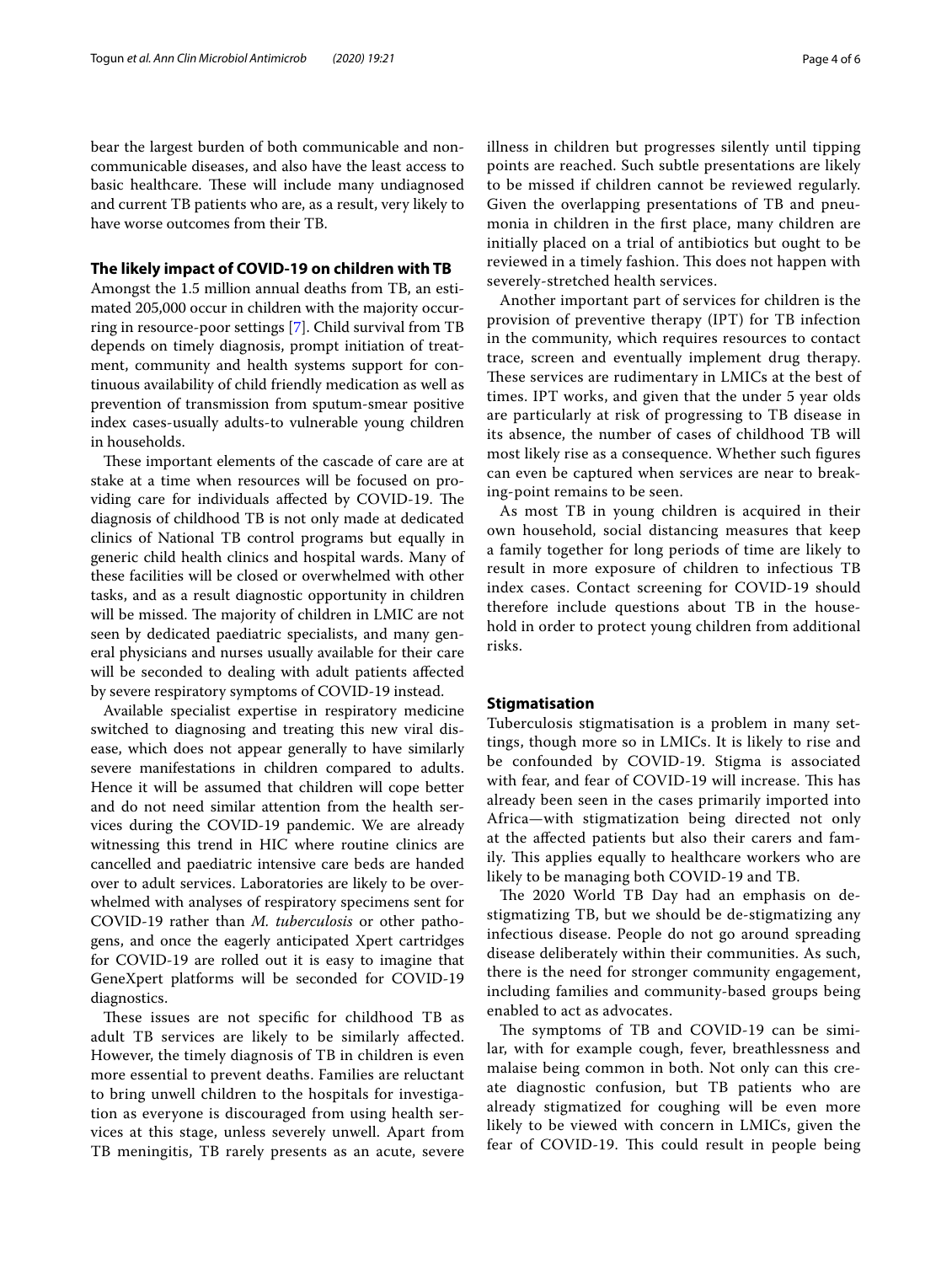afraid to present to healthcare services when they have such symptoms that in fact result from TB.

## **What can we learn from interactions between COVID‑19 and TB disease?**

In a minority of patients, mainly elderly adults and/or those with underlying comorbidities, COVID-19 leads to severe pneumonitis and possibly long-term lung damage. We have much to learn about the long-term effect of this virus on lung function. The clinical presentation of lung disease in TB can be diferent, yet important interactions between the two diseases can be anticipated and need to be understood. To be diagnosed with COVID-19 does not exclude underlying TB, and in TB endemic settings particular attention should now be paid to this.

There are no data currently to inform us of the outcomes of co-infection, or that of COVID-19 in known TB patients. This information will emerge once the COVID-19 pandemic reaches the TB endemic areas of Africa and Asia. Data on long term sequelae for lung health in TB patients are sparse, and going forward, research studies (both laboratory and clinic-based) need to take COVID-19 into account as a possible co-factor in the interpretation of their results. Post-TB lung damage was an area that was until recently largely ignored. Hopefully this will now change given the potential for such patients to do worse with COVID-19 disease.

Similar considerations need to be given to COVID-19/ HIV co-infections or underlying TB/HIV co-infection. There needs to be a particular emphasis on possible drug-drug interactions in individuals on medication for TB and/or HIV, who also may be using additional antivirals and immune-modulating agents which show promise against COVID-19.

## **What lessons for control can TB and COVID‑19 learn from each other?**

The impact of COVID-19 on populations and health systems in Africa will be very broad. The response, therefore, needs to be equally comprehensive and long term, rather than focused on just COVID-19. Countries in Africa will no doubt need help from the rich nations to mount a robust, sustained and regional response. Therefore, "it is time" for African countries to galvanize global attention and advocacy right now to substantially increase their investments toward the provision of universal health care, and to comprehensively strengthen their national health systems, with a particular focus on the primary health care and provision of essential diagnostics to the poorest and the least advantaged in society. This should be a wake-up call for countries in Africa to substantially increase their investments in health.

Tuberculosis control has only been possible through robust and consistent diagnosis, accompanied by contact tracing, including in households. This has also been implemented in the early stages of the COVID-19 pandemic in many—but by no means all—countries in order to minimise spread. The associated social distancing has helped to "fatten the curve" in China, South Korea and will hopefully be successful in all of the settings where it is currently followed. Much depends on it right now. The COVID-19 pandemic reminds us of the importance of this approach to TB too—with prevention being better than cure.

Community engagement has proven essential in TB control to address stigma, which has already been associated with COVID-19. Mitigation strategies that proved to be successful in TB might also assist in the community control of COVID-19 although the infection dynamics are very diferent.

The incredibly rapid and fruitful interactions of the scientifc community to address the COVID-19 epidemic show what can be done when an emergency arises and scientists are focused and work together, with serious research funds being provided over a short time frame. It is encouraging to see the many new initiatives that have already arisen from the COVID-19 pandemic, be it in modelling, artifcial intelligence for clinical algorithms to predict disease severity, international clinical trial platforms, or drug and vaccine developments.

Neither COVID-19 nor TB respect geographical or scientifc borders. Lessons learnt from this emergency need to be applied to other infectious diseases of global importance, including TB, where a similar emphasis on clinical and research activity would no doubt have a very large impact. Without it, we will never control TB. One positive from the COVID-19 pandemic may be that the world becomes more aware of the need to control and eliminate infections through sustained and joined-up working. Let's keep the momentum going and not forget TB!

## **Conclusions**

Tuberculosis is just one of many areas in global public health that will be sidelined and adversely afected by the COVID-19 pandemic. It is important to start thinking critically about these efects, and develop comprehensive mitigation plans where possible. If not addressed, the 10 million incident TB cases and > 1 million deaths from TB that occur annually worldwide will increase, with the negative impact being worst in LMICs. A positive aspect to these two pandemics colliding is that people—communities, public health